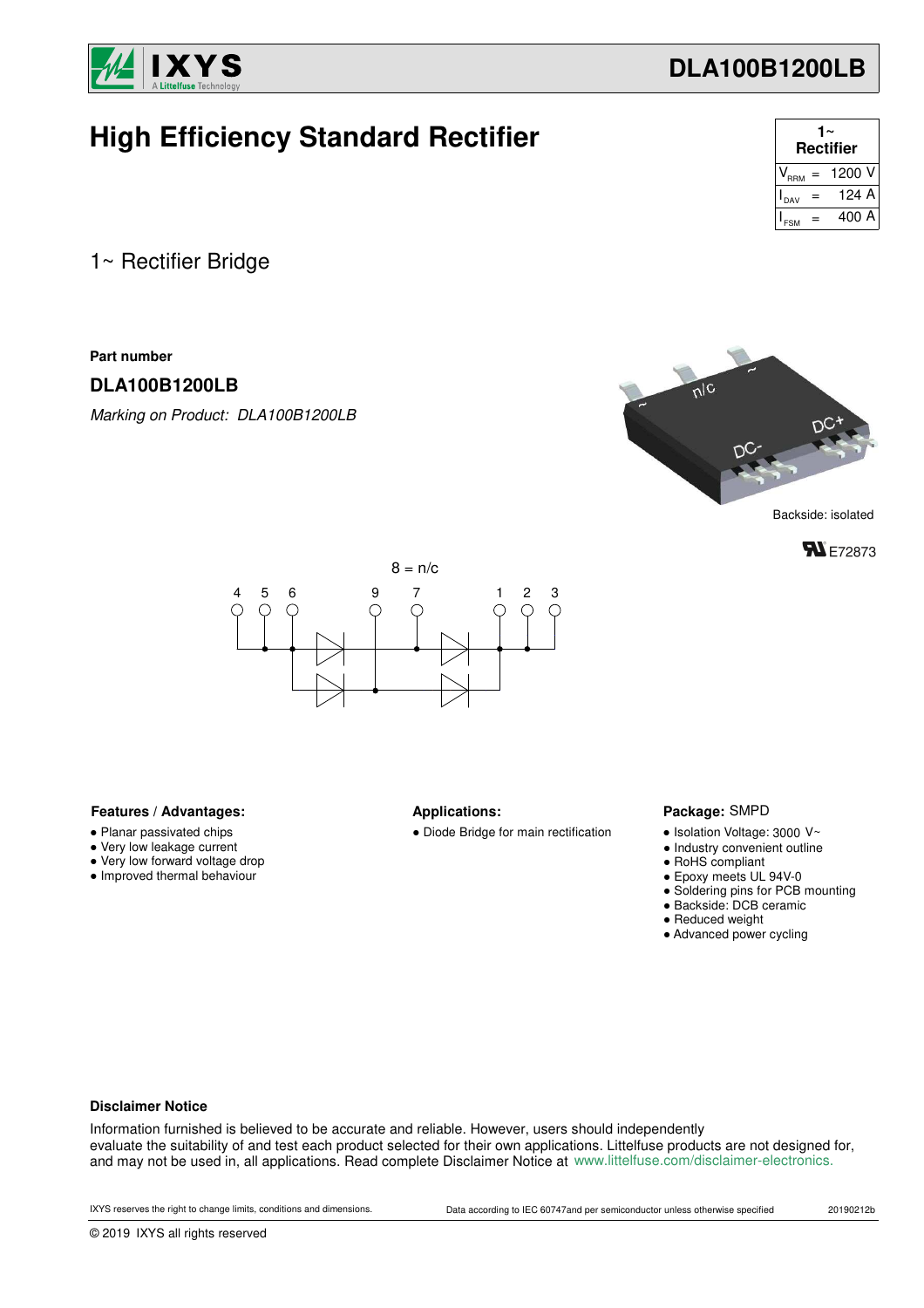

| <b>Rectifier</b> |                                              |                                 |                                 |      | Ratings |      |                           |
|------------------|----------------------------------------------|---------------------------------|---------------------------------|------|---------|------|---------------------------|
| Symbol           | <b>Definition</b>                            | <b>Conditions</b>               |                                 | min. | typ.    | max. | Unit                      |
| $V_{\text{RSM}}$ | max. non-repetitive reverse blocking voltage |                                 | $T_{V,I} = 25^{\circ}C$         |      |         | 1200 | $\vee$                    |
| V <sub>RRM</sub> | max. repetitive reverse blocking voltage     |                                 | $T_{V,I} = 25^{\circ}C$         |      |         | 1200 | $\vee$                    |
| $I_R$            | reverse current                              | $V_{B} = 1200 V$                | $T_{VJ} = 25^{\circ}C$          |      |         | 10   | μA                        |
|                  |                                              | $V_R$ = 1200 V                  | $T_{\nu J} = 150^{\circ}C$      |      |         | 0.1  | mA                        |
| $V_F$            | forward voltage drop                         | 50 A<br>$I_F =$                 | $T_{v,i} = 25^{\circ}C$         |      |         | 1.23 | $\vee$                    |
|                  |                                              | $I_F = 100 A$                   |                                 |      |         | 1.45 | V                         |
|                  |                                              | 50 A<br>$IE =$                  | $T_{VJ} = 150 °C$               |      |         | 1.15 | $\overline{V}$            |
|                  |                                              | $I_F = 100 A$                   |                                 |      |         | 1.44 | $\vee$                    |
| <b>DAV</b>       | bridge output current                        | $T_c = 135$ °C                  | $T_{V1} = 175^{\circ}C$         |      |         | 124  | $\overline{A}$            |
|                  |                                              | 180° sine                       |                                 |      |         |      |                           |
| $V_{F0}$         | threshold voltage                            |                                 | $T_{V1} = 175$ °C               |      |         | 0.75 | $\vee$                    |
| $r_F$            | slope resistance                             | for power loss calculation only |                                 |      |         | 4.2  | mΩ                        |
| $R_{thJC}$       | thermal resistance junction to case          |                                 |                                 |      |         | 1    | K/W                       |
| $R_{thCH}$       | thermal resistance case to heatsink          |                                 |                                 |      | 0.40    |      | K/W                       |
| $P_{\text{tot}}$ | total power dissipation                      |                                 | $T_c = 25^{\circ}C$             |      |         | 150  | W                         |
| $I_{FSM}$        | max. forward surge current                   | $t = 10$ ms; (50 Hz), sine      | $T_{VJ} = 45^{\circ}C$          |      |         | 400  | A                         |
|                  |                                              | $t = 8,3$ ms; (60 Hz), sine     | $V_R = 0 V$                     |      |         | 430  | A                         |
|                  |                                              | $t = 10$ ms; (50 Hz), sine      | $T_{\text{VJ}} = 150^{\circ}$ C |      |         | 340  | $\boldsymbol{\mathsf{A}}$ |
|                  |                                              | $t = 8.3$ ms; (60 Hz), sine     | $V_{\rm R} = 0 V$               |      |         | 365  | A                         |
| 12t              | value for fusing                             | $t = 10$ ms; (50 Hz), sine      | $T_{V,1} = 45^{\circ}C$         |      |         | 800  | $A^2S$                    |
|                  |                                              | $t = 8,3$ ms; (60 Hz), sine     | $V_{\rm B} = 0 V$               |      |         | 770  | $A^2S$                    |
|                  |                                              | $t = 10$ ms; (50 Hz), sine      | $T_{\text{VJ}} = 150^{\circ}$ C |      |         | 580  | $A^2S$                    |
|                  |                                              | $t = 8,3$ ms; (60 Hz), sine     | $V_R = 0 V$                     |      |         | 555  | $A^2S$                    |
| $C_{J}$          | junction capacitance                         | $V_B = 400 V$ ; f = 1 MHz       | $T_{VJ} = 25^{\circ}C$          |      | 13      |      | pF                        |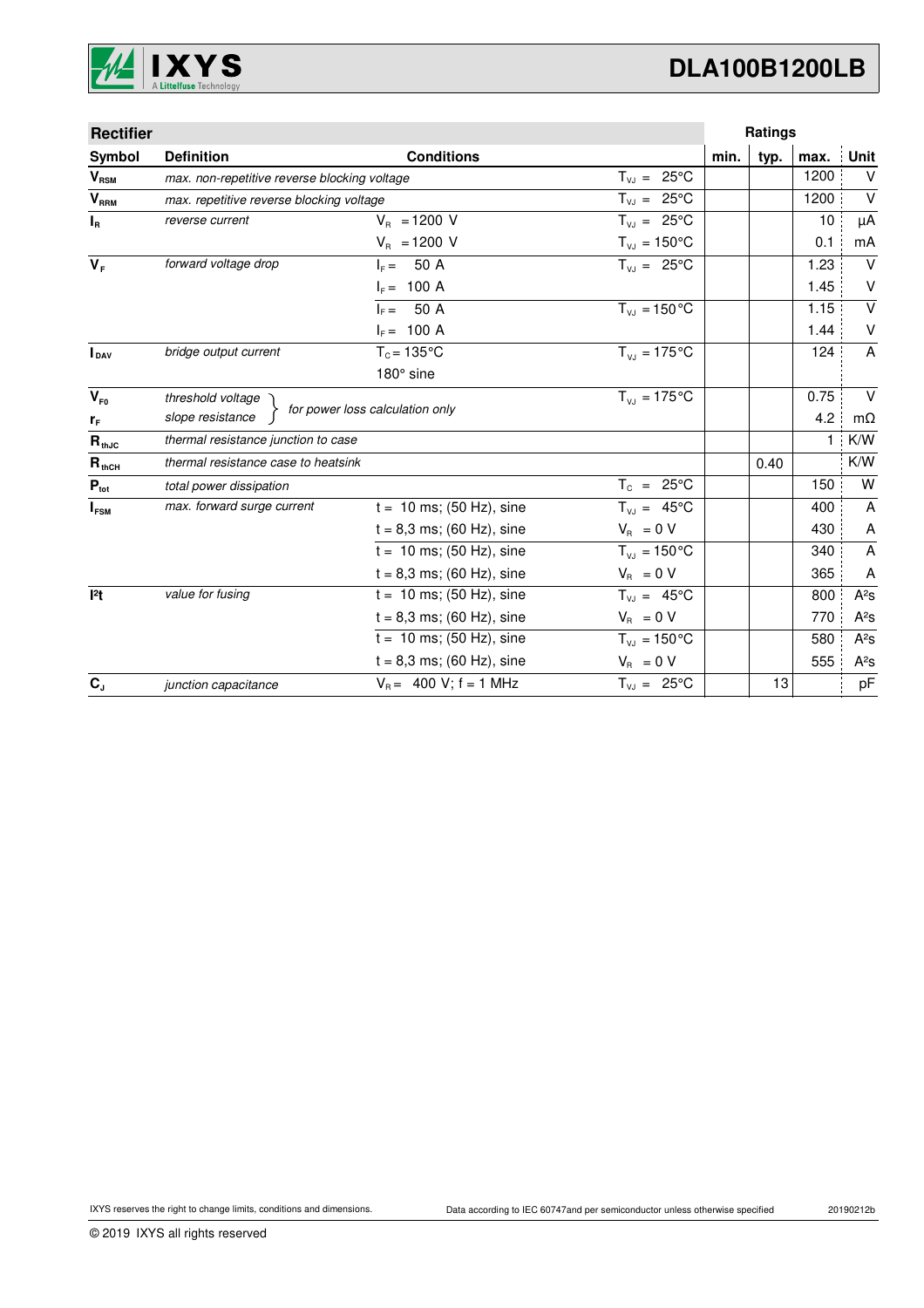

| Package                         | <b>SMPD</b>                                                  |                   |                            |       | <b>Ratings</b> |      |             |
|---------------------------------|--------------------------------------------------------------|-------------------|----------------------------|-------|----------------|------|-------------|
| Symbol                          | <b>Definition</b>                                            | <b>Conditions</b> |                            | min.  | typ.           | max. | Unit        |
| I <sub>RMS</sub>                | <b>RMS</b> current                                           | per terminal      |                            |       |                | 100  | A           |
| $T_{\nu J}$                     | virtual junction temperature                                 |                   |                            | -55   |                | 175  | °C          |
| $T_{op}$                        | operation temperature                                        |                   |                            | $-55$ |                | 150  | $^{\circ}C$ |
| $\mathsf{T}_{\sf{stg}}$         | storage temperature                                          |                   |                            | $-55$ |                | 150  | $^{\circ}C$ |
| Weight                          |                                                              |                   |                            |       | 8.5            |      | g           |
| $F_c$                           | mounting force with clip                                     |                   |                            | 40    |                | 130  | N           |
| $d_{\mathsf{Spp/App}}$          | creepage distance on surface   striking distance through air |                   | terminal to terminal       | 1.6   |                |      | mm          |
| $d_{\mathsf{Spb}/\mathsf{Apb}}$ |                                                              |                   | terminal to backside       | 4.0   |                |      | mm          |
| v<br><b>ISOL</b>                | <i>isolation</i> voltage                                     | second<br>$= 1$   |                            | 3000  |                |      | v           |
|                                 |                                                              | $= 1$ minute      | 50/60 Hz, RMS; IsoL ≤ 1 mA | 2500  |                |      | v           |



#### **Part description**

- D = Diode
- L = Low Voltage Standard Rectifier
- $A = (up to 1200V)$
- 100 = Current Rating [A]
- $B = 1 -$  Rectifier Bridge
- 1200 LB SMPD-B = Reverse Voltage [V] =

| Ordering    | <b>Ordering Number</b> | <b>Marking on Product</b> | <b>Delivery Mode</b> | Quantity | Code No. |
|-------------|------------------------|---------------------------|----------------------|----------|----------|
| Standard    | DLA100B1200LB-TUB      | DLA100B1200LB             | Tube                 | 20       | 517180   |
| Alternative | DLA100B1200LB-TRR      | DLA100B1200LB             | Tape & Reel          | 200      | 517187   |

|                     | <b>Equivalent Circuits for Simulation</b> |           | * on die level | $T_{\rm v,j} = 175 \,^{\circ}\text{C}$ |
|---------------------|-------------------------------------------|-----------|----------------|----------------------------------------|
|                     |                                           | Rectifier |                |                                        |
| $V_{0 \text{ max}}$ | threshold voltage                         | 0.51      |                |                                        |
| $R_{0 \text{ max}}$ | slope resistance *                        |           |                | mО                                     |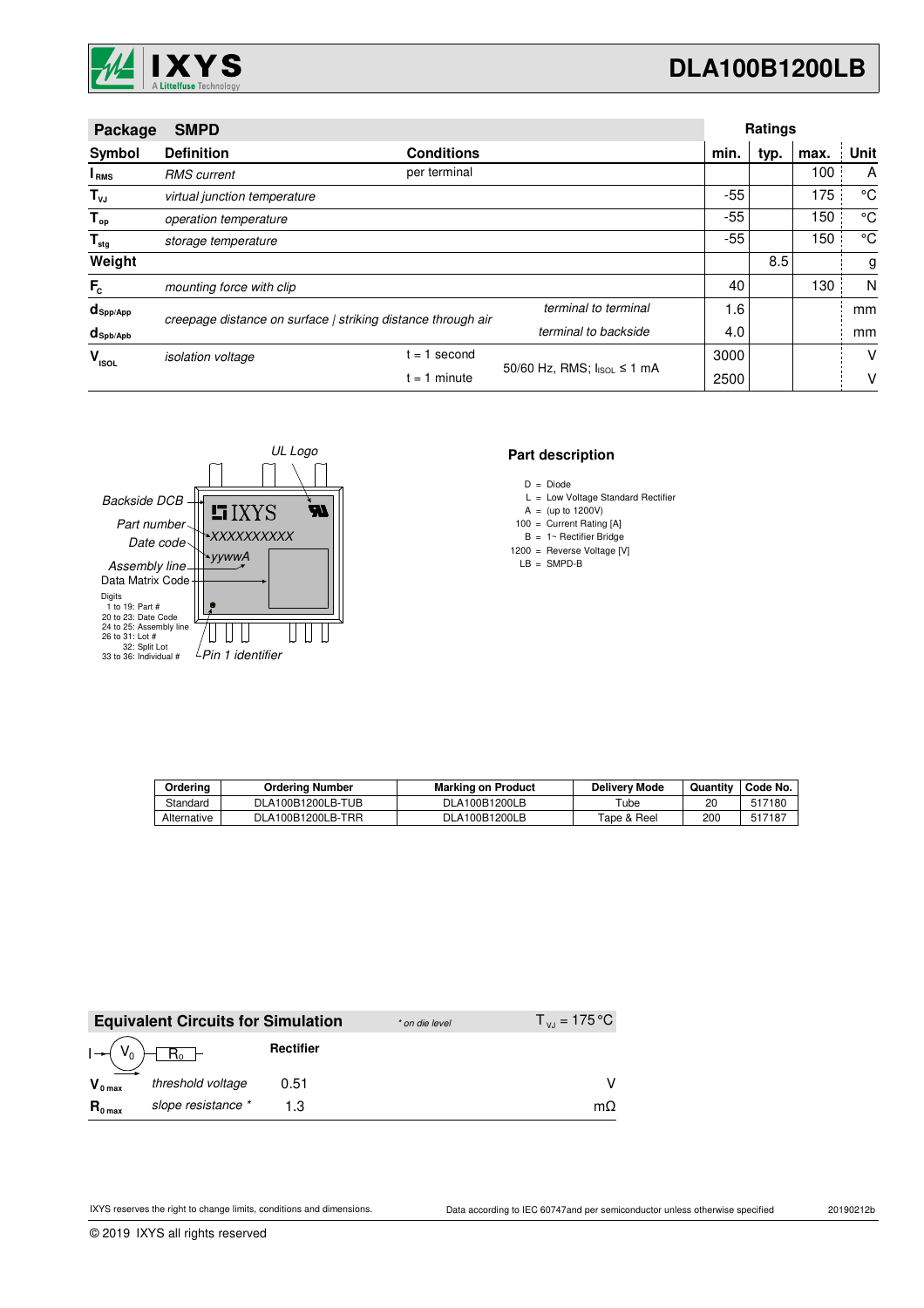

#### **Outlines SMPD**





A  $0,55 \pm 0.1$  $4 \pm 0.05$  $4,85 \pm 0.2$  $2 + 0,2$  $Z$ <sup> $|0.05$ </sup> A ( 8 : 1 ) 0 +0,15 2° $\square$ <sup>1</sup>0.1 seating plane

### 1) potrusion may add 0.2 mm max. on each side

3)

- 2) additional max. 0.05 mm per side by punching misalignement or overlap of dam bar or bending compression
- 3) DCB area 10 to 50 µm convex; position of DCB area in relation to plastic rim: ±25 µm (measured 2 mm from Cu rim)
- 4) terminal plating: 0.2 1 µm Ni + 10 25 µm Sn (gal v.) cutting edges may be partially free of plating